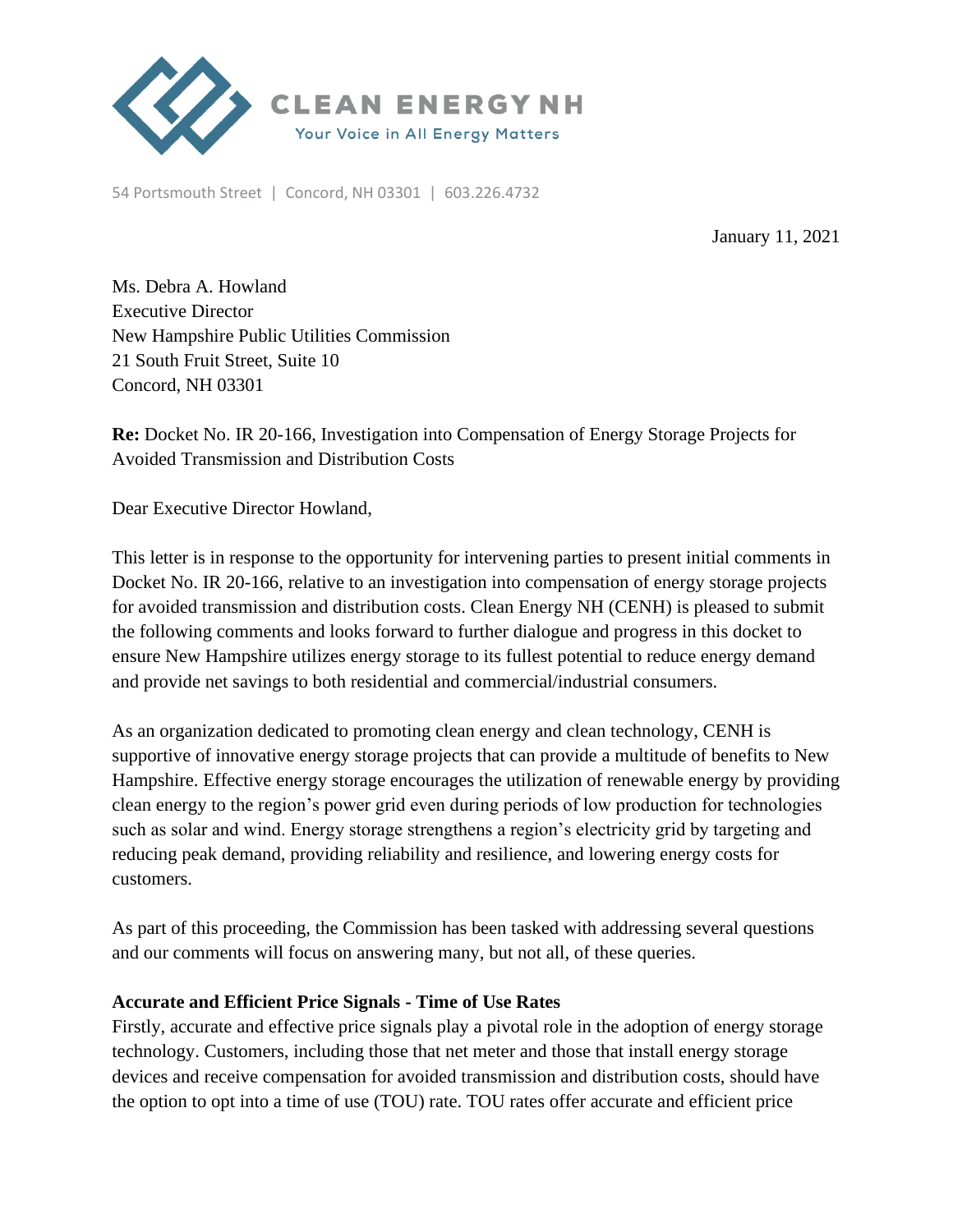signals to customers by providing them with an opportunity to  $(1)$  make informed decisions,  $(2)$ adapt their schedules in order to reduce their energy costs, and (3) provide grid benefits by shifting demand to off-peak hours. A TOU rate allows batteries to charge at a low price when demand on the grid is low. When rates are high during peak periods, the batteries provide their stored power to homes and businesses. This model saves participating customers money and removes demand from the grid, which provides system-wide benefits for those non-participating customers.

CENH would like to call attention to the importance of a well-designed and effective TOU rate, which will more effectively incentivize customers to shift their demand away from peak periods. An effective TOU rate should include a three-part rate design (featuring off-peak, mid-peak, and peak periods) and an annual average price differential of at least 3:1 between peak and off-peak periods. When compared to a two-part rate (peak and off-peak), three-part rates send more accurate price signals based on system costs and help reduce peak demand more effectively by offering more impactful changes in price in smaller segments of time.

For example, the Liberty Utility three-part TOU rates approved by the Commission for the Battery Storage Pilot (Docket No. DE 17-189) currently achieve a 3.56:1 ratio for the summer period, with a 2.51:1 ratio for the winter period for an average annual ratio of 3.04:1, and were recently lauded by the Regulatory Assistance Project (RAP) as "the most advanced modern rate design in New England". <sup>1</sup> CENH supports this structure and encourages the Commission to adopt a similar structure for all battery storage programs.

TOU rates can be implemented together with BYOD programs as proposed in phase 2 of the Liberty Utilities pilot program. The Commission in order 26,029 required each utility to implement a TOU net metering pilot however, none of these pilots have begun or moved forward. We urge the Commission to require utilities to move forward and complete these pilots with a focus on net metered renewable energy systems paired with energy storage.

# **Accurate and Efficient Price Signals - Charging Tariffs and Demand Charges**

In CENH's view, it would be inappropriate for stand-alone energy storage installations to be charged tariffs that include existing commercial/industrial demand charges. Existing demand charges are not time varying or peak coincident. Energy storage acting as a non-wires alternative and/or as a merchant project doing arbitrage in the wholesale market will strategically charge at

<sup>1</sup> David Littell and Joni Sliger, *Rate Designs That Work for a Modern, Customer-Oriented Grid, A Look at New England Rate Design: Issue Brief #3*, at 11 (February 2020), available at

[https://www.raponline.org/wp-content/uploads/2020/02/rap-littell-sliger-rate-designs-modern-customer-oriented](https://www.raponline.org/wp-content/uploads/2020/02/rap-littell-sliger-rate-designs-modern-customer-oriented-grid-2020-february.pdf)[grid-2020-february.pdf.](https://www.raponline.org/wp-content/uploads/2020/02/rap-littell-sliger-rate-designs-modern-customer-oriented-grid-2020-february.pdf) *See also*: David Littell and Joni Sliger, *Time-Varying Rates in New England: Opportunities for Reform,* **A Look at New England Rate Design: Issue Brief #4,** at 7-8 (October 2020), *available at* [https://www.raponline.org/wp-content/uploads/2020/10/rap-littell-sliger-time-varying-rates-in-new-england](https://www.raponline.org/wp-content/uploads/2020/10/rap-littell-sliger-time-varying-rates-in-new-england-opportunities-for-reform-2020-october.pdf)[opportunities-for-reform-2020-october.pdf.](https://www.raponline.org/wp-content/uploads/2020/10/rap-littell-sliger-time-varying-rates-in-new-england-opportunities-for-reform-2020-october.pdf)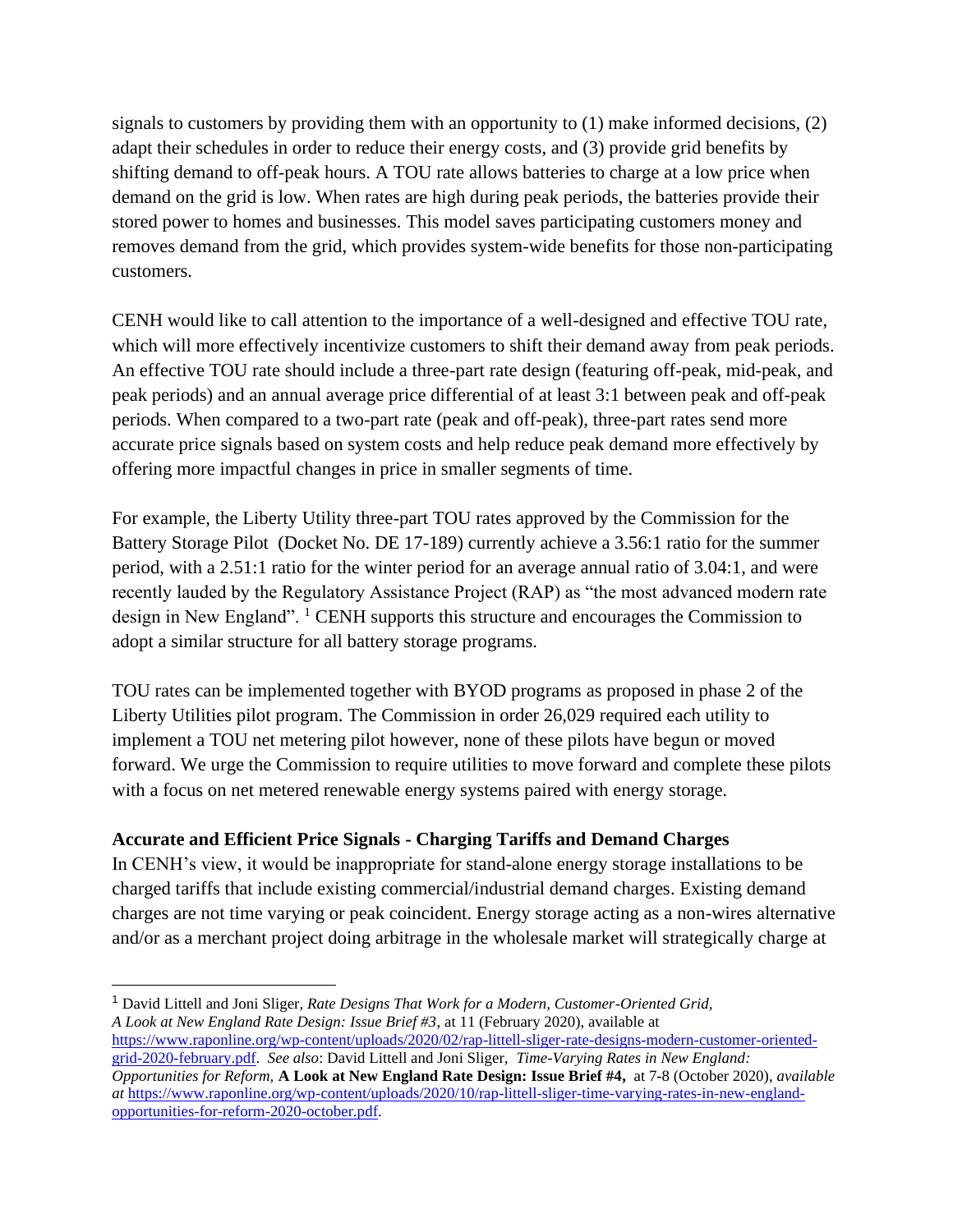off-peak or low-price times and discharge during peak demand high-price events. Therefore, blunt demand charges would unnecessarily harm the economic viability of energy storage projects without providing accurate cost causation price signals. We propose that a charging tariff be developed that modifies demand charges to peak coincident demand charge or the Commission should consider other modifications of demand charges that would be appropriate for energy storage charging.

# **Bring Your Own Device Programs**

CENH urges the Commission to approve and expeditiously implement the bring your own device (BYOD) programs that are already proposed. The proceedings of this docket should not impede the adoption of those proposals, including the proposed advanced demand reduction programs utilizing batteries in the 2021-2023 Statewide Energy Efficiency Plan (Docket No. DE 20-092) or the BYOD program already approved for phase 2 of the Liberty Utilities battery pilot program (Docket No. DE 17-189). BYOD programs offer customers an opportunity to make personal investments and this will help stimulate employment opportunities and economic growth in an expanding technology industry in New Hampshire. BYOD programs have proven cost effective in numerous other states and programs have been successfully implemented.

CENH does not think there are any necessary statutory changes to implement the programs already approved by the Commission or currently proposed and under review in the EERS docket. It would be helpful however, to provide a clear signal to industry and customers by developing a statewide energy storage deployment target.

# **Compensation of Avoided T&D and Participation in Wholesale Markets**

According to the Clean Energy Group report, *Energy Storage: The New Efficiency<sup>2</sup>* , compensation of energy storage projects should include three elements; an up-front rebate, a performance incentive, and access to financing. CENH agrees with this general model and urges the Commission to adopt a similar approach in order to provide net-savings to customers. Reducing the initial capital cost of adopting energy storage is accomplished with an up-front rebate. A performance incentive ensures long term demand reduction savings and encourages customers to adapt their battery use to cost-saving applications. Programs specific to low and moderate income customers should be implemented within any compensation model. While limiting utility ownership, third party vendors should be allowed to offer customers a wide variety of financing and leasing options in order to promote adoption of energy storage in a competitive marketspace.

<sup>2</sup> Todd Olinsky-Paul, *Energy Storage: The New Efficiency*, (April 2019), available at [https://www.cleanegroup.org/ceg-resources/resource/energy-storage-the-new-efficiency/.](https://www.cleanegroup.org/ceg-resources/resource/energy-storage-the-new-efficiency/)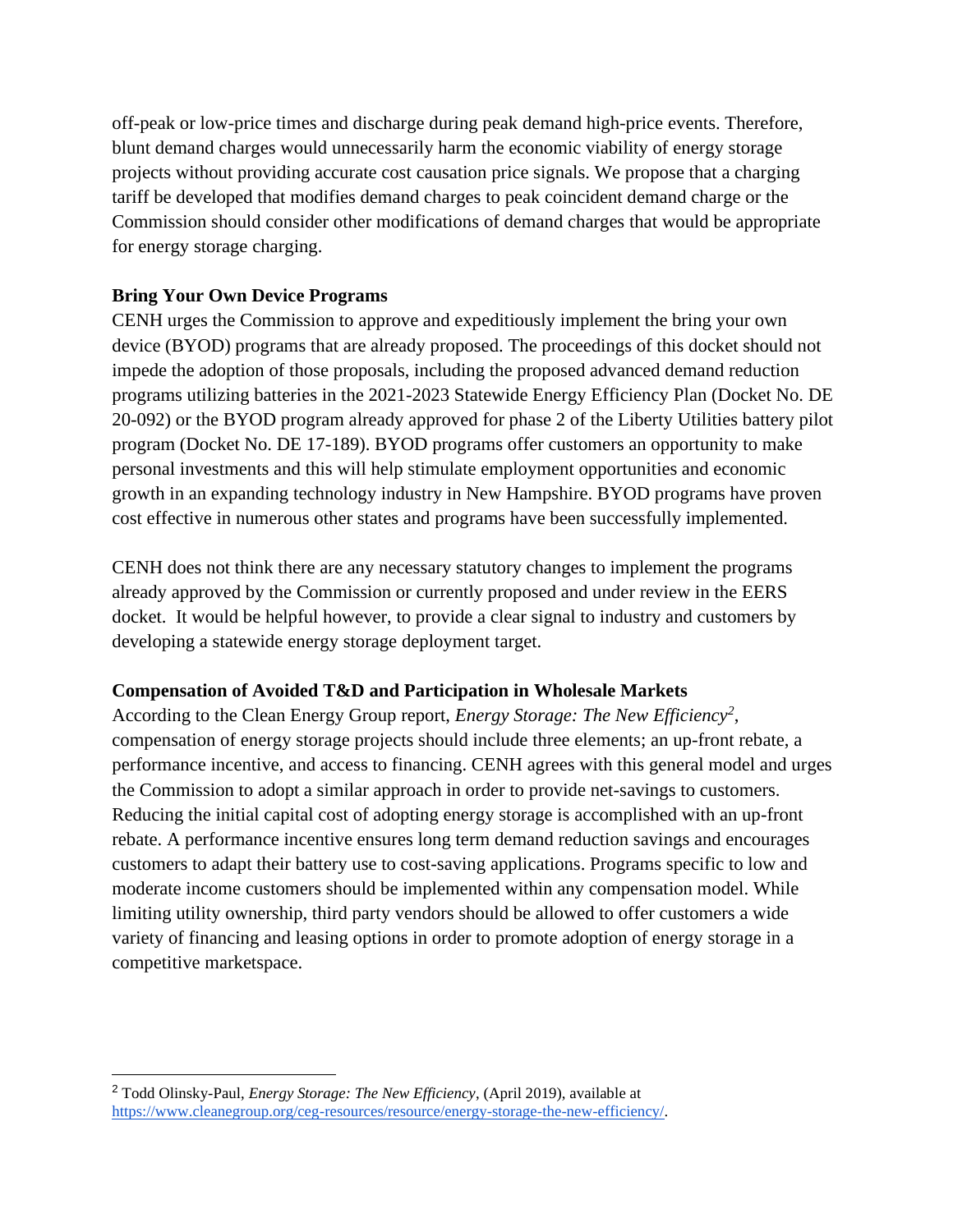### **Utility Compensation**

To compensate the utilities for their participation in energy storage programs, performance based rate-making (PBR) should be considered. PBR allows utilities to recover their costs while providing value and net-savings to customers and investing in grid modernization.

As an outcome of this investigation docket, the Commission should consider requiring procurement of non-wires alternatives when any significant investment is considered and during required utility planning such as LCIRP. Comprehensive consideration of non-wires alternatives, including energy storage, microgrids, solar, and other on-site or distributed generation, can reduce costs for ratepayers, reduce risk of stranded costs, increase system resilience, improve environmental outcomes, and potentially avoid costly siting conflicts.

# **Grid Modernization**

NH has had an ongoing docket regarding grid modernization since 2015 and several elements of grid modernization are relevant to building markets for energy storage in NH. Those elements include advanced ratemaking, interconnection procedures, hosting capacity analysis, non-wires alternatives, reliability/resilience, better integration of distributed energy resources (DERs), and stakeholder informed utility planning. After the Commission issued order 26,358, Eversource filed a motion for reconsideration and/or clarification on 6/22/20 which resulted in the Commission suspending order 26,358 and no further action or progress in the docket has occurred since then.

Energy storage is a key element of grid modernization and will improve grid reliability. Moving forward with grid modernization in New Hampshire is important to the success of energy storage and other DERs. New Hampshire already has a plan for grid modernization that has been unnecessarily delayed. CENH urges the Commission to move forward with reviving progress on grid modernization especially several topics important to DERs, including energy storage.

# **Ownership and RSA 374-F and G**

CENH favors non-utility ownership of energy storage and the implementation of price signals and fair compensation that will encourage private investment. Utility ownership should only be allowed if it can be demonstrated to be more cost effective than a privately owned option or in the case of a demonstrated market failure. The electricity discharged from utility owned energy storage should have restricted uses including serving or offsetting local load for that utility's own customers. However, utility owned energy storage should not be allowed to sell discharged electricity into the wholesale market because this would undermine restructuring and divestiture.

CENH does not believe changes to RSA 374-F are necessary at this time. CENH has supported proposed changes to RSA 374-G to clarify that if utilities were to own energy storage those assets should not be considered "generation" for the purposes of 374-G:4 II. CENH thinks that